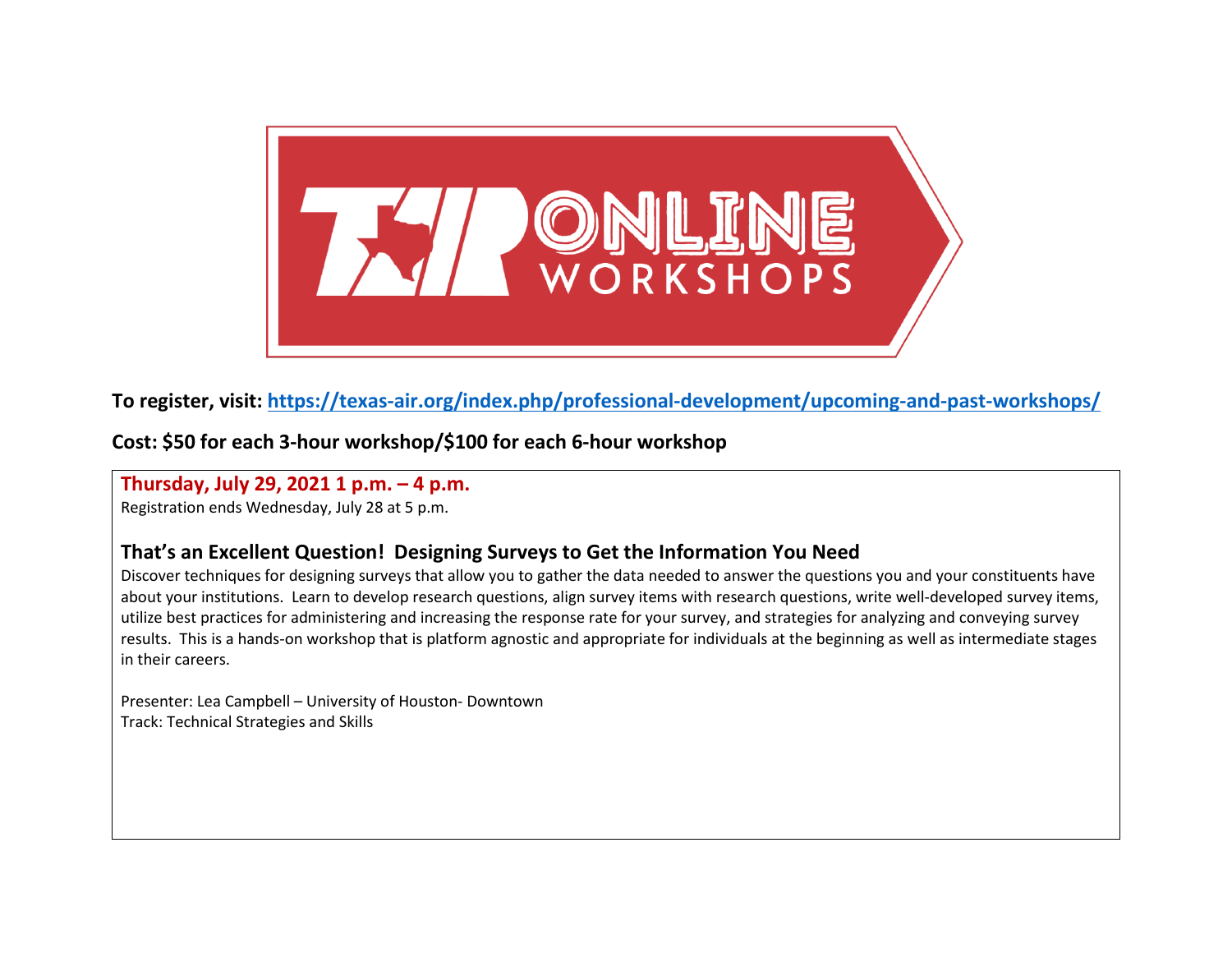#### **Friday, July 30, 2021 9 a.m. – 12 p.m.**

Registration ends Thursday, July 29 at 5 p.m.

## **Facilitating VALUE Rubric Norming Sessions**

Learn how to conduct a norming session to ensure a group of faculty develop a common application of the AAC&U Written Communication VALUE rubric before rating student work. Norming sessions improve inter-rater reliability to ensure the results of these assessment activities provide consistent data. Established rubrics provide a foundation for a universal measurement of student work. Normalizing the application of the rubric ensures faculty use similar interpretations. The workshop will offer attendees an opportunity to experience the faculty member's perspective of rating activities while observing how to facilitate a norming session.

Presenter: Paul Turcotte – Texas A&M Central Texas Track: Institutional Effectiveness and Assessment

### **Friday, August 6, 2021 9 a.m. - 12 p.m.**

Registration ends Thursday, August 5 at 5 p.m.

### **Using Measure Names and Measure Values in Tableau**

Measure Names and Measure Values are a great tool for creating an enrollment funnel in Tableau. An enrollment funnel should count all students who apply, the subset that is admitted, and the subsubset that enrolls. To show the right numbers, every student who enrolls will also have to be counted in the admitted and the applied columns. That isn't easy to do in Tableau. In this workshop, we will work with a mock dataset based on the CBM00B Admissions Report to learn about the many ways to get measure names and measure values to work for you.

To get the most out of this workshop, you should have more-than-beginner, less-than-intermediate comfort-level with Tableau. You should already know how to connect to a data source in Tableau and create a simple calculated field. Please have Tableau loaded on your computer and two screens, so that you can create visualizations as we go along. The pace will be slow, and you will have your own visualizations done at the end of the workshop.

Presenter: Sharon Bailey – University of Houston - Victoria Track: Data Analysis Tools and Methods